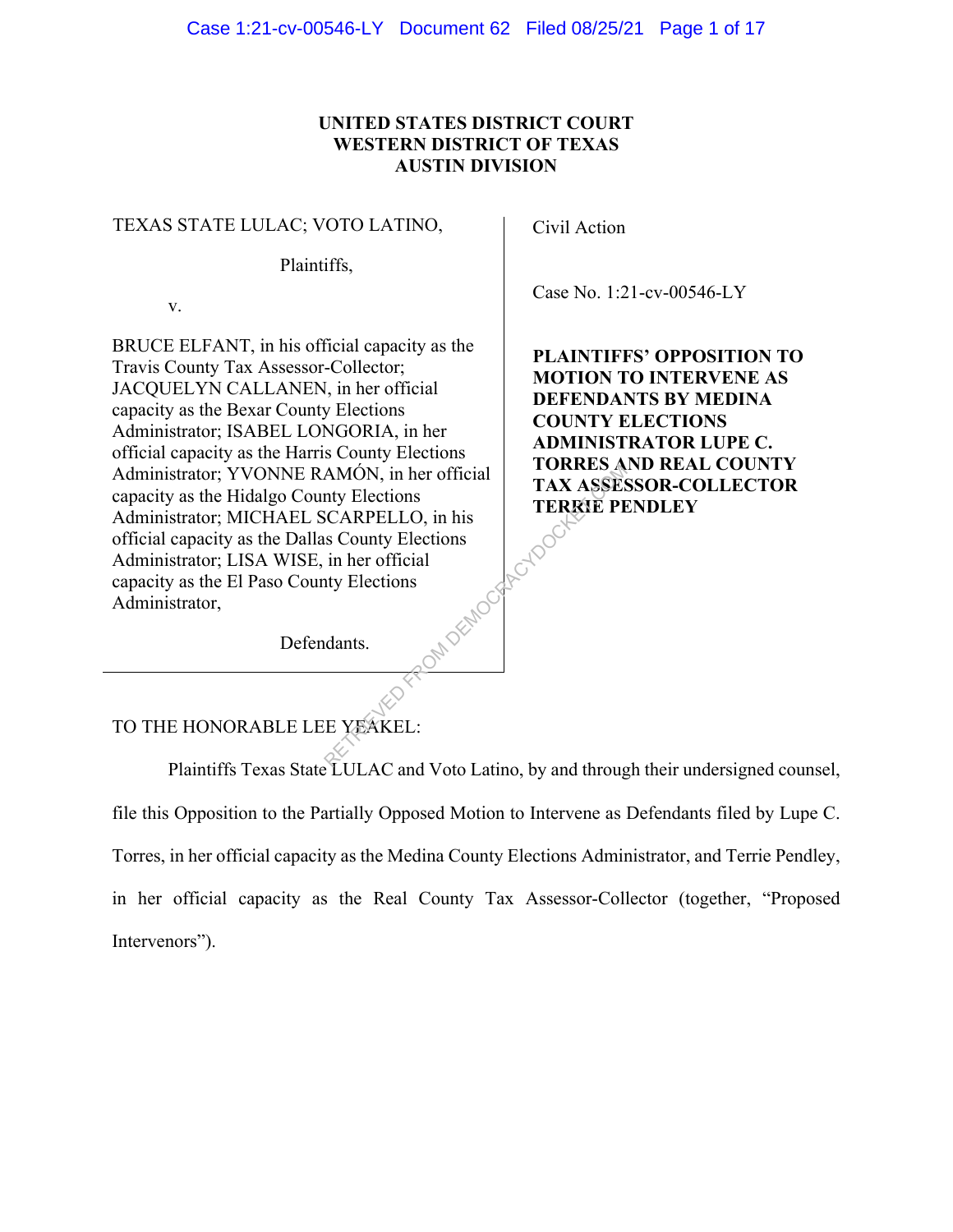#### **INTRODUCTION**

Voter turnout in Texas is consistently among the lowest in the nation, for a clear reason: it is, and has long been, very hard to vote in the Lone Star State. Rather than expanding this fundamental right for lawful voters and ensuring that the State's growing minority communities can make their voices heard, the Texas Legislature has adopted a policy of retrenchment, undertaking a concerted campaign to further inhibit the franchise for some of the State's most vulnerable and underrepresented citizens. Among the latest round of suppressive legislation is Senate Bill 1111 ("SB 1111"), which prohibits Texans from establishing residence to influence elections, prevents voters from registering at previous addresses even if they have only temporarily relocated, and imposes additional burdens on Texans who register using post office boxes.

In response to this undemocratic assault on the franchise, Plaintiffs Texas State LULAC and Voto Latino, both of which represent the interests of Latino voters across Texas and advocate for their civil rights, filed suit against the voter registrars of some of the State's largest and most diverse counties. They seek relief against those counties—and *only* those counties—because, as the Fifth Circuit recently explained, county registrars are solely responsible for reviewing and accepting voter registration applications. *See Tex. Democratic Party v. Hughs*, No. 20-50667, 2021 WL 2310010, at  $*1$  (5th Cir. June 4, 2021). Suing all 254 counties in Texas would be logistically impractical. Thus, to ensure that SB 1111 will not impermissibly burden voters and voter registration activities in the jurisdictions where their constituents and efforts are concentrated, Plaintiffs seek injunctive relief against election officials in Travis, Bexar, Harris, Hidalgo, Dallas, and El Paso Counties only. In registering at previous addresses events<br>
ional burdens on Texans who register us<br>
indemocratic assault on the franchise, Pla<br>
ich represent the interests of Latino voter<br>
it against the voter registrars of some of<br>
rel

The limited scope of this case confirms that Proposed Intervenors lack even the most basic requirement for intervention under Federal Rule of Civil Procedure 24: a cognizable interest in this litigation. Simply put, Plaintiffs' suit has nothing to do with the enforcement of SB 1111 in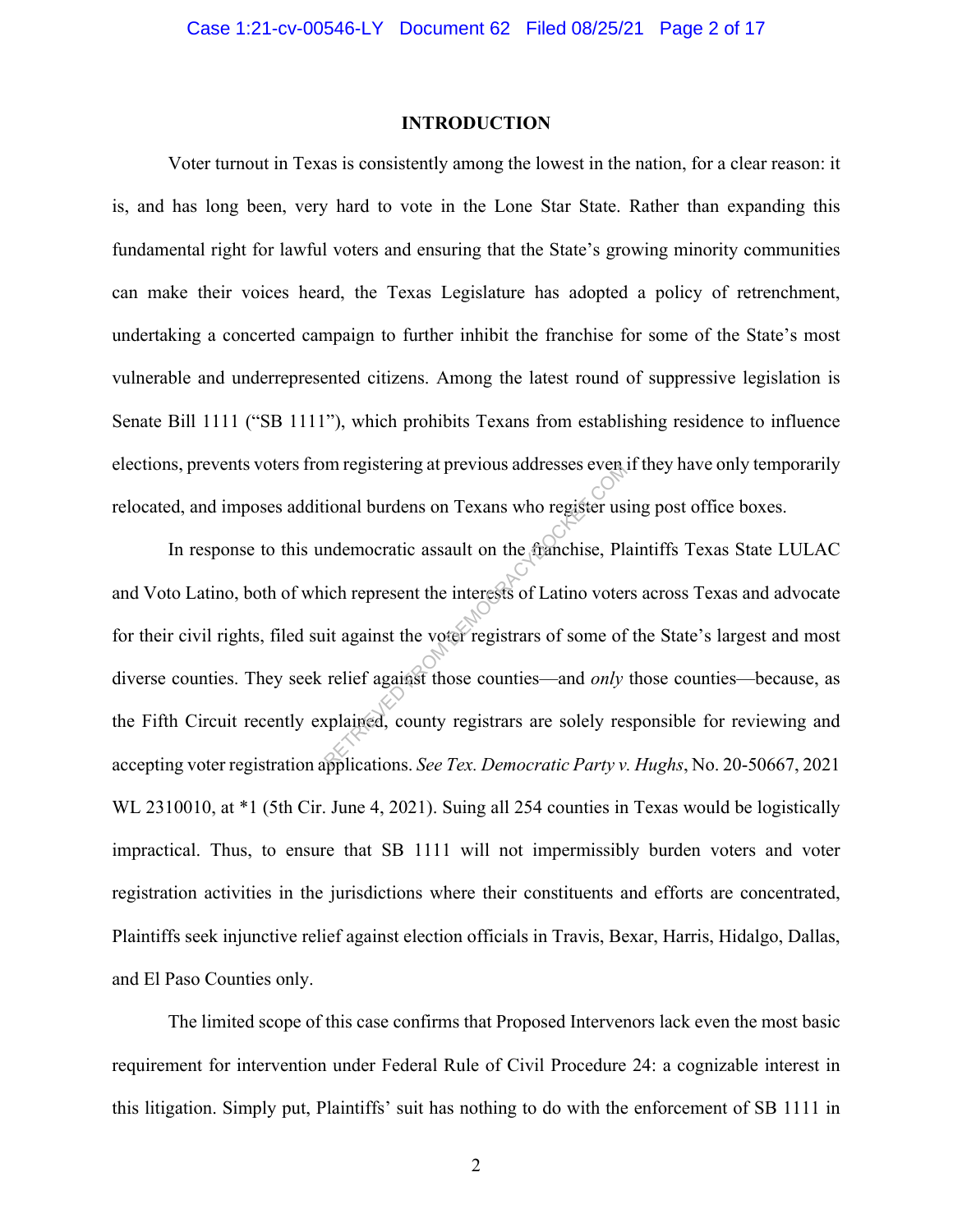#### Case 1:21-cv-00546-LY Document 62 Filed 08/25/21 Page 3 of 17

Medina and Real Counties; if it did, Proposed Intervenors would be named defendants. And beyond their vague, unsupported assertions, Proposed Intervenors fail to explain precisely how this lawsuit could have even the slightest effect on their ability to administer elections in their own jurisdictions. Their motion offers nothing more than a general desire to enforce SB 1111 statewide—an interest that is more than adequately represented by both the counties named as defendants and the Attorney General, who has already moved to intervene to represent the interests of the State of Texas and defend SB 1111's constitutionality.

Rather than streamline or otherwise contribute to this Court's efficient disposition of Plaintiffs' claims, Proposed Intervenors' entrance into this matter would serve only to confound the proceedings and inhibit Plaintiffs' ability to seek timely relief ahead of the 2022 elections. For these reasons and those that follow, Proposed Intervenors' motion should be denied. Thervenors' entrance into this matter we<br>Plaintiffs' ability to seek timely relief ahe<br>follow, Proposed Intervenors' motion she<br>**BACKGROUND**<br>ature enacted SB 1111, which unj<br>ful Texas voters.<br>on, the Texas Legislature intr

## **BACKGROUND**

## **I. The Texas Legislature enacted SB 1111, which unjustifiably burdens voter registration for lawful Texas voters.**

During its 2021 session, the Texas Legislature introduced no fewer than 50 bills to impede access to the ballot box, targeting virtually every method of voting and increasing the risk of voter intimidation. One of those bills, SB 1111, imposes new restrictions on voter registration. *See* SB 1111, 87th Leg., Reg. Sess. (Tex. 2021). Three facets of SB 1111 in particular unlawfully inhibit political speech and burden voters in violation of the First, Fourteenth, and Twenty-sixth Amendments to the U.S. Constitution.

**The Residence Restriction.** First, SB 1111 strikes the common-law definition of residence that previously governed the Election Code and, rather than articulate another affirmative definition of residence, forbids anyone from establishing a residence "for the purpose of influencing the outcome of a certain election" (the "Residence Restriction"). SB 1111 § 1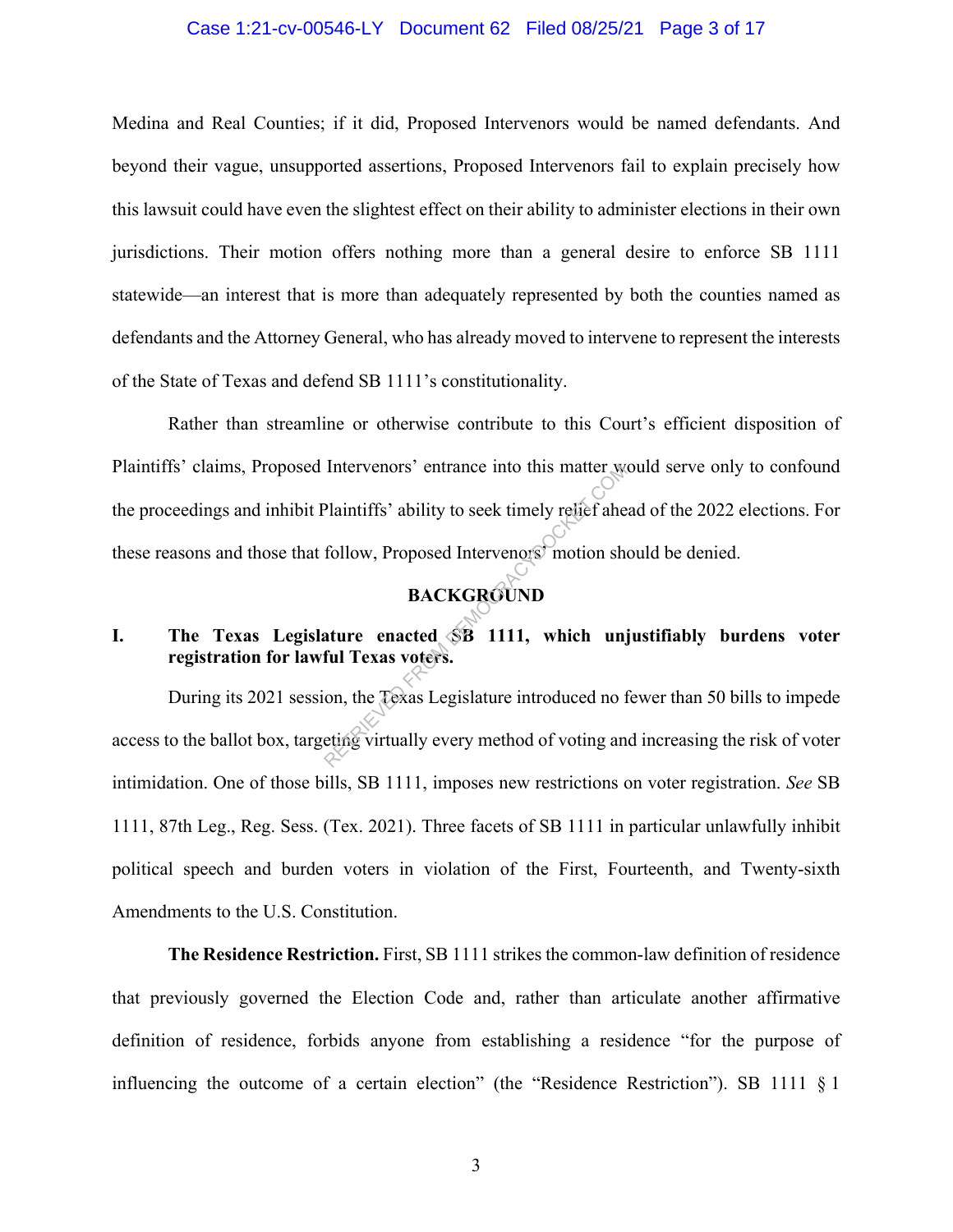#### Case 1:21-cv-00546-LY Document 62 Filed 08/25/21 Page 4 of 17

(amending Tex. Elec. Code § 1.015(b)). This vague prohibition discourages a broad range of constitutionally protected activities. For instance, politically active registrants who have recently moved to Texas from other states may consider which elected officials might represent them or wish to become politically active in certain communities when deciding where they will reside. Candidates or campaign workers may move to new districts to seek elective office or promote an office seeker's candidacy. This commonplace political migration now places voters, candidates, and volunteers at risk of violating Texas law when they exercise their most basic constitutional rights.

The Temporary Relocation Restriction. Next, SB 1111 restricts registration opportunities for students and other Texans who relocate temporarily. The law prohibits individuals from "establish[ing] a residence at any place the person has not inhabited" and "designat[ing] a previous residence as a home . . . unless the person inhabits the place at the time of designation and intends to remain" (the "Temporary Relocation Restriction"). SB 1111 § 1 (adding Tex. Elec. Code  $\S$  1.015(f)). Because the Election Code already precludes a person from "acquir[ing] a residence in a place to which the person has come *for temporary purposes only* and without the intention of making that place the person's home," Tex. Elec. Code  $\S 1.015(d)$ (emphasis added), voters who do not intend to remain in their temporary locations—including and especially Texas's 1.5 million college students—are seemingly precluded from registering to vote altogether. Relocation Restriction. Next, SB,<br>and other Texans who relocate temp<br>[ing] a residence at any place the person is<br>sidence as a home... omless the person is<br>to remain" (the Temporary Relocation<br>.015(f)). Because the Electi

**The Post Office Box Restriction.** Finally, SB 1111 imposes onerous voter-identification requirements on registered voters who use post office boxes or other commercial mailboxes to register. These individuals may be denied the right to vote unless they possess (and provide a copy of) one of only six documents containing their residence address: a driver's license, personal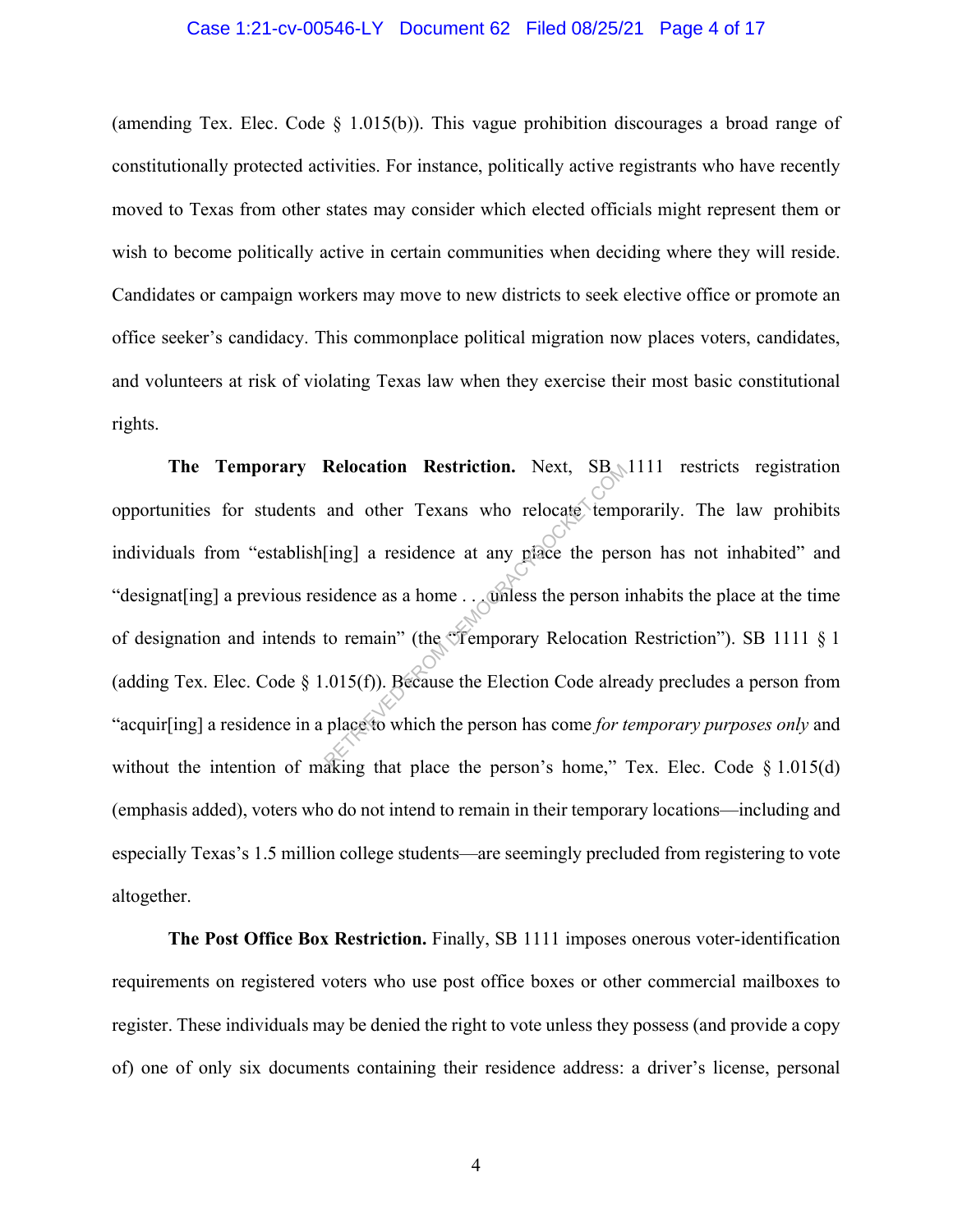#### Case 1:21-cv-00546-LY Document 62 Filed 08/25/21 Page 5 of 17

identification card, license to carry a concealed handgun, appraisal district document, utility bill, or tax document. SB 1111  $\$ § 4–5 (amending Tex. Elec. Code  $\$ 15.053(a) and adding Tex. Elec. Code § 15.054). However, like all other registrants, Texans who registered to vote using post office boxes have already attested to their residency under penalty of perjury. *See, e.g.*, *Voter Registration Application*, Tex. Sec'y of State, https://vrapp.sos.state.tx.us/index.asp (last visited Aug. 25, 2021).

### **II. Plaintiffs challenged SB 1111 by filing suit against the counties where they focus their advocacy efforts—and** *not* **against Medina County or Real County.**

Following the enactment of SB 1111, Plaintiffs filed this lawsuit challenging the new law under the First, Fourteenth, and Twenty-sixth Amendments. *See generally* Compl. for Declaratory & Injunctive Relief, ECF No. 1. Their complaint named as defendants the voter registrars of Travis, Bexar, Harris, Hidalgo, Dallas, and El Paso Counties. *See id.* ¶¶ 22–27. Rather than sue all 254 counties in Texas, which would have burdensomely and unnecessarily expanded these proceedings without serving the interests of Plaintiffs and their constituencies, Plaintiffs instead directed their claims against the officials of only those counties where relief from this Court would have the greatest impact for their community; specifically, the State's most populous counties with large Latino and student populations. *See* Mot. to Intervene as Defs. ("Mot.") 2, ECF No. 48 (noting that "[t]he current named Defendants in this case are election administrators of six of the eight largest counties in Texas"). Proposed Intervenors, by contrast, "are the voter registrars for the sixty-fifth and 218th largest counties in Texas"—Medina County and Real County, respectively. *Id.* at 2, 4. They now seek to intervene as defendants in this case for the expressed purpose of "protect[ing] their rural interests in maintaining and administering their voter rolls." *Id.* at 2. and Twenty-sixth Amendments. See gene<br>
No. 1. Their complaint named as defend<br>
go, Dallas, and El Paso Counties. See id.<br>
iich would have burdensomely and un<br>
the interests of Plaintiffs and their cons<br>
the officials of on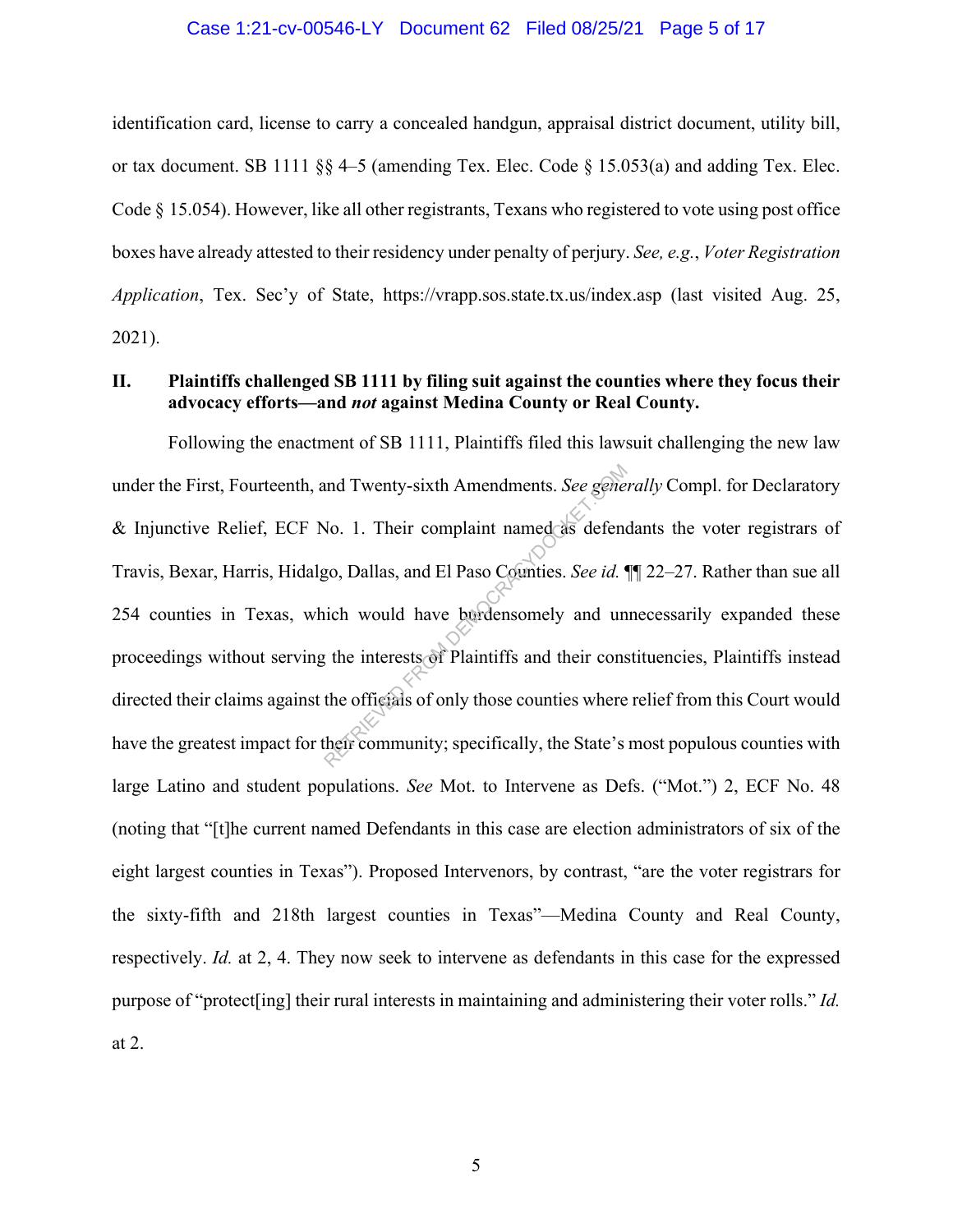#### **LEGAL STANDARD**

Intervention as of right under Federal Rule of Civil Procedure 24(a)(2) is permitted when

(1) the motion to intervene is timely; (2) the potential intervener asserts an interest that is related to the property or transaction that forms the basis of the controversy in the case into which she seeks to intervene; (3) the disposition of that case may impair or impede the potential intervener's ability to protect her interest; and (4) the existing parties do not adequately represent the potential intervener's interest.

*Saldano v. Roach*, 363 F.3d 545, 551 (5th Cir. 2004) (quoting *Doe v. Glickman*, 256 F.3d 371, 375

(5th Cir. 2001)). "Not any interest, however, is sufficient" to satisfy the second requirement; instead, "the interest must be direct, substantial, and legally protectable," "one which the *substantive* law recognizes as belonging to or being owned by the applicant." *Id.* (cleaned up). As for the fourth requirement, if "the would-be intervenor has the same ultimate objective as a party to the lawsuit," then "the applicant for intervention must show adversity of interest, collusion, or nonfeasance on the part of the existing party to overcome the presumption" of adequacy. *Texas v. United States*, 805 F.3d 653, 661–62 (5th Cir. 2015) (cleaned up). "Failure to satisfy any one requirement precludes intervention of right." *Haspel & Davis Milling & Planting Co. v. Bd. of Levee Comm'rs*, 493 F.3d 570, 578 (5th Cir. 2007). f "the would-be intervenor has the same<br>plicant for intervention must show adver<br>ne existing party to overcome the presum<br>3, 661–62 (5th Cir. 2015) (cleaned up).<br>wention of cight." *Haspel & Davis Millin*<br>70, 578 (5th Cir

Rule 24(b) generally "provides for permissive intervention when (1) timely application is made by the intervenor, (2) the intervenor's claim or defense and the main action have a question of law or fact in common, and (3) intervention will not unduly delay or prejudice the adjudication of the rights of the original parties." *League of United Latin Am. Citizens, Council No. 4434 v. Clements*, 884 F.2d 185, 189 n.2 (5th Cir. 1989). More specifically, Rule 24(b)(2) "permit[s] a federal or state governmental officer or agency to intervene if a party's claim or defense is based on . . . a statute or executive order administered by the officer or agency; or . . . any regulation, order, requirement, or agreement issued or made under the statute or executive order." Fed. R. Civ. P. 24(b)(2). Under either provision, "[p]ermissive intervention is at the discretion of the court even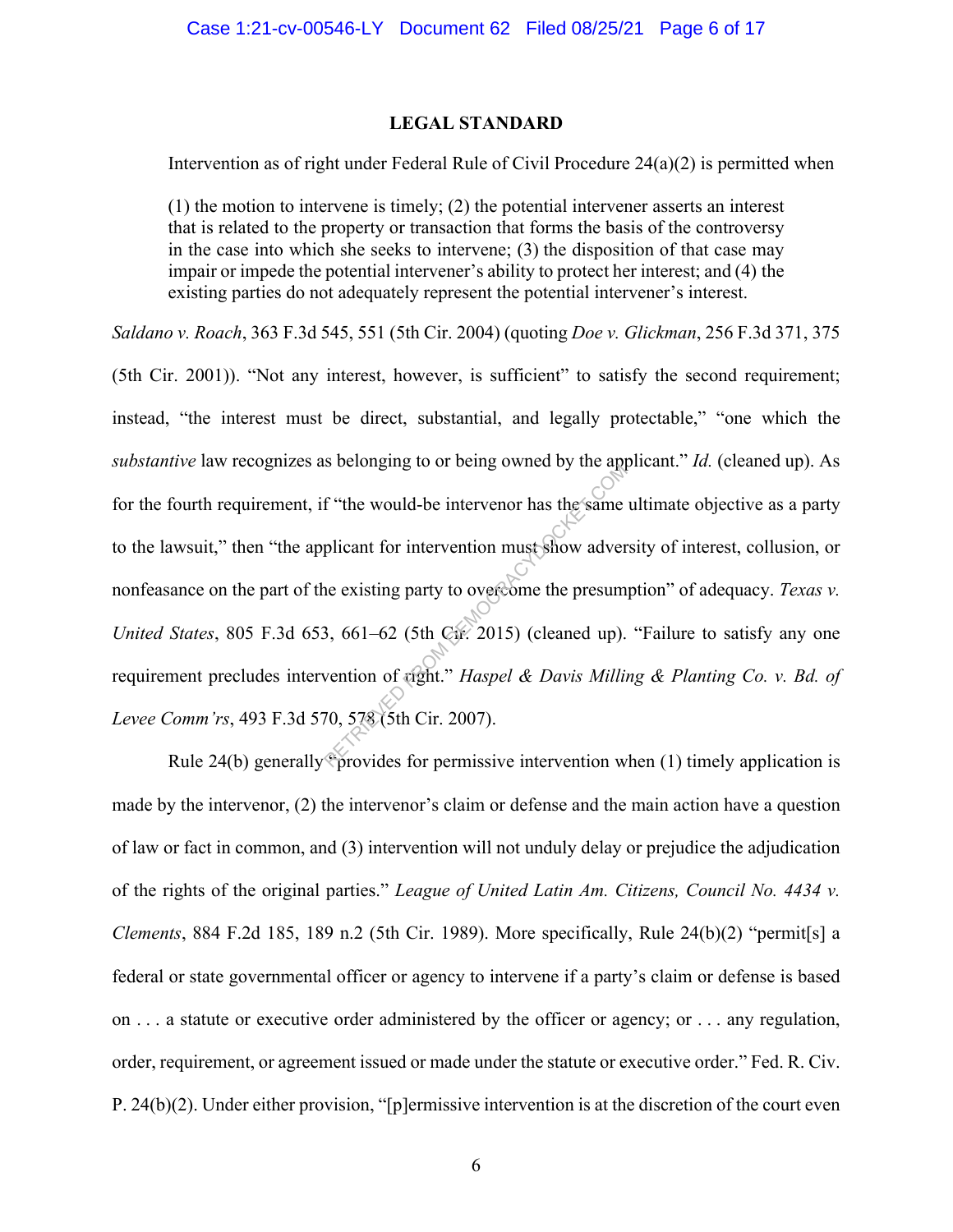if the potential intervenor satisfies the requirements of Rule 24(b)." *Walker v. Alta Colls., Inc.*, No. A-09-CA-894-LY, 2011 WL 13269547, at \*2 (W.D. Tex. Aug. 10, 2011).

#### **ARGUMENT**

Proposed Intervenors serve counties that are wholly unaffected by Plaintiffs' suit and can identify no legally protectable interest that will be impaired by this action. They do not administer SB 1111 in Defendants' counties, nor do they possess any interest in dictating how other counties implement voter registration rules. At most, Proposed Intervenors advance a generalized desire to see the law enforced—an interest shared by all Texans, including the existing defendants and the Attorney General, who also seeks intervention—all but confirming that their participation in this case would duplicate arguments, multiply filings, and prolong these proceedings to Plaintiffs' prejudice. The Federal Rules of Civil Procedure, case law, principles of judicial economy, and the strong public interest in ensuring an efficient, of the resolution of this dispute over voter registration rules all point in one direction: intervention should be denied. Seeks intervention—air out committing websers intervention—air out committing these solutions in the second of the second one direction: intervention should be denoted interventions should not be granted interventions and

## **I. Proposed Intervenors should not be granted intervention as of right under Rule 24(a)(2).**

### **A. Proposed Intervenors lack a legally protectable interest that will be impaired by this action.**

None of the purported interests described by Proposed Intervenors in their motion comes close to constituting a "direct" and "substantial" interest in the limited subject of Plaintiffs' suit. *Saldano*, 363 F.3d at 551.

Proposed Intervenors first suggest that the outcome of this lawsuit will impact their abilities to maintain voter rolls and enforce voter registration rules in Medina and Real Counties, but as election officials "responsible for voter registrations in their respective rural counties" only, Mot. 2, those interests are unrelated to this lawsuit. Registrars Torres and Pendley have not been named as defendants; Plaintiffs have not sought injunctive relief against them; and their motion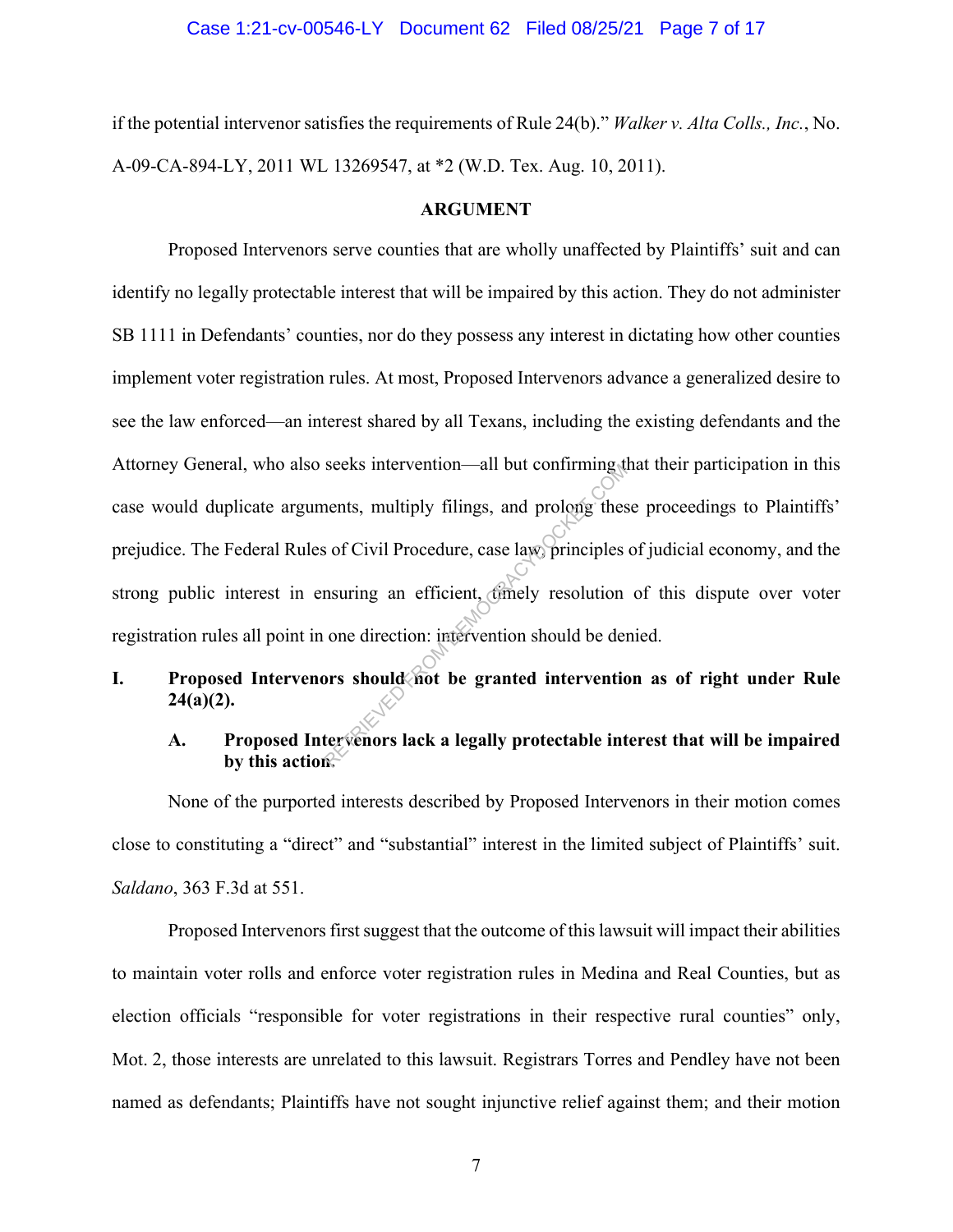#### Case 1:21-cv-00546-LY Document 62 Filed 08/25/21 Page 8 of 17

makes no serious attempt to explain how any of their election administration efforts could be impaired by this case. *See id.* at 8.

What Proposed Intervenors identify as protectable legal interests are simply misunderstandings of the law. An injunction against the named defendants would not bind all 254 counties in the State. Despite Proposed Intervenors' vague references to prejudice and res judicata, they cite no authority for the proposition that a court may order injunctive relief against nonparties under these circumstances. *Cf. Waffenschmidt v. MacKay*, 763 F.2d 711, 717 (5th Cir. 1985) (exploring limited situations when injunctions can bind nonparties). Nor do they explain how future claims would be "jeopardized or impaired . . . by the outcome of the current litigation" or otherwise demonstrate how this lawsuit poses any threat to their legally protected interests. *Am. Stewards of Liberty v. Dep't of Interior*, No. 1:15-CV-1174-LY, 2016 WL 11272149, at \*1 (W.D. Tex. Apr. 26, 2016) (denying intervention as of right). In fact, the opposite is true: the *only* way this case could impair the interests of the voter registrars of Medina and Real Counties is if they joined it. *See Parklane Hosiery, Inc. v. Shore*, 439 U.S. 322, 326 n.5 (1979) ("Under the doctrine of res judicata, a judgment on the merits in a prior suit bars a second suit *involving the same parties* or their privies based on the same cause of action." (emphasis added)).<sup>1</sup> pardized or impaired ... by the outcome<br>this lawsuit poses any threat to their leg<br>of Interior, No. 1:15-CV-1174-LY, 2016<br>ig intervention as of right). In fact, the or<br>terests of the voter registrars of Medina<br>ery, Inc. y

Proposed Intervenors are simply wrong when they claim that "an unfavorable judgment against the named defendants could be binding as precedent within the Western District," and thus

<sup>&</sup>lt;sup>1</sup> For this reason, Proposed Intervenors' reliance on *Sierra Club v. Espy*, 18 F.3d 1202 (5th Cir. 1994), is wholly misplaced. As they observe, in that case "the court held that the association's interest would be impaired if not allowed to intervene because, as a practical matter, the interpretation of the regulation would affect the association's ability to collect timber." Mot. 9; *see also Sierra Club*, 18 F.3d at 1207 (finding this requirement satisfied where proposed intervenors "have *legally protectable property interests* in existing timber contracts that are threatened by" outcome of lawsuit (emphasis added)). Here, by contrast, Proposed Intervenors have no analogous legally protectable interest, since no ruling from this Court could implicate their enforcement of SB 1111 in their own counties.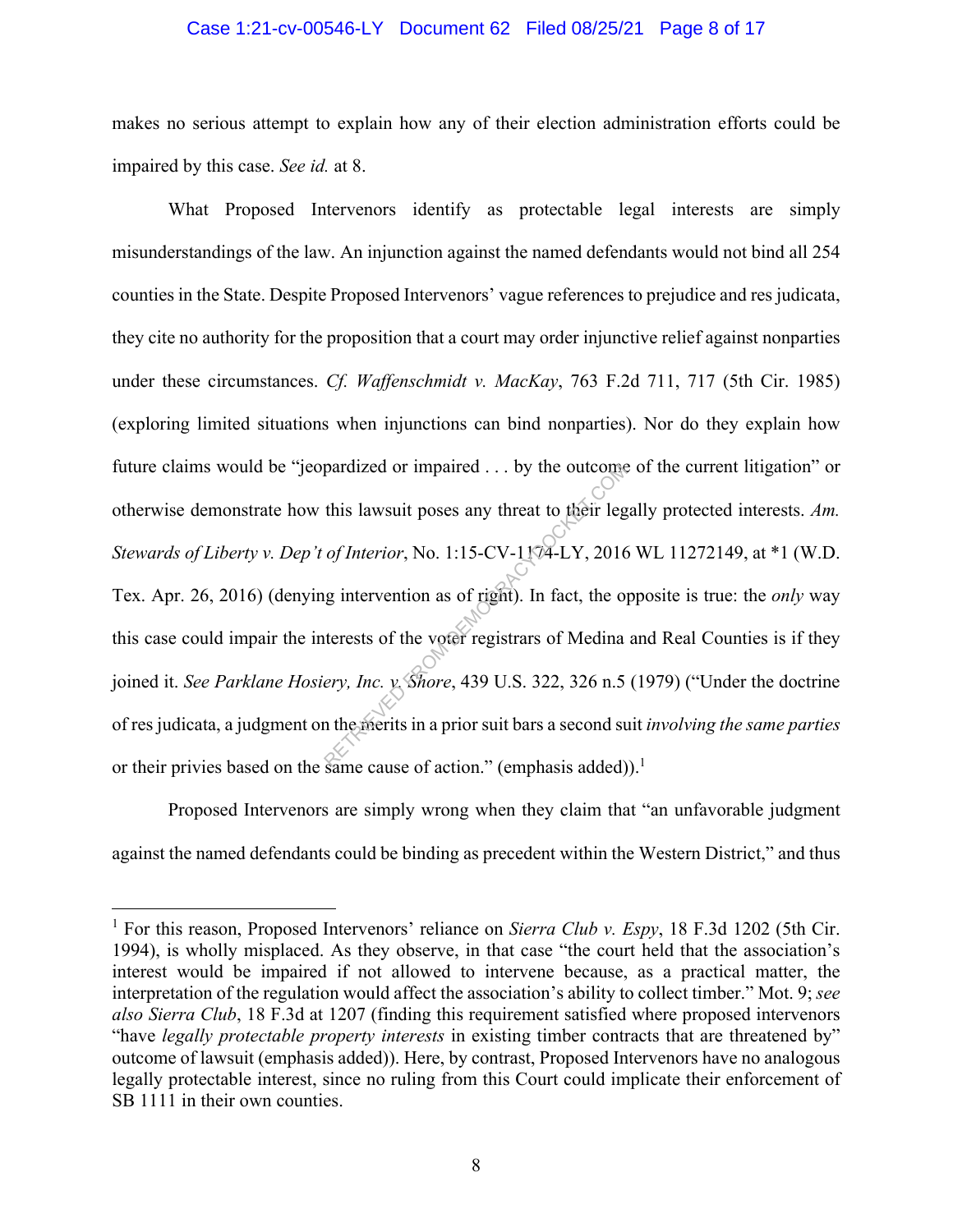#### Case 1:21-cv-00546-LY Document 62 Filed 08/25/21 Page 9 of 17

they would "not be able to address the consequence of Plaintiffs['] claims on their counties unless allowed to intervene." Mot. 8. A ruling from this Court would not bind other judges in the U.S. District Court for the Western District of Texas or anywhere else. *See Camreta v. Greene*, 563 U.S. 692, 709 n.7 (2011) ("A decision of a federal district court judge is not binding precedent in either a different judicial district, the same judicial district, or even upon the same judge in a different case." (quoting 18 J. Moore et al., *Moore's Federal Practice* § 134.02(1)(d) (3d ed. 2011))). And even if it did, Proposed Intervenors cite no authority suggesting that the prospect of binding legal precedent that might be used against them at some point in the future constitutes an interest sufficient to warrant intervention. Mere "[s]peculation that granting relief in this case might affect" Proposed Intervenors in future litigation is not a "direct, substantial, legally protectable interest" in *these* proceedings. *Russell v. Harris County*, Civil Action No. H-19-226, 2020 WL 6784238, at \*3 (S.D. Tex. Nov. 18, 2020) (quoting *Texas v. U.S. Dep't of Energy*, 754 F.2d 550, 552 (5th Cir. 1985)) (denying intervention as of right). Intervention. Mere "[s]peculation that<br>tervenors in future litigation is not a<br>e proceedings. Russell v. Harris County,<br>D. Tex. Nov. 18, 2020) (quoting Texas<br>(i)) (denying intervention as of right).<br>this lawsuit, Proposed

Without a stake in this lawsuit, Proposed Intervenors resort to a generic appeal for uniformity across counties. *See* Mot. 8. But Real and Medina Counties lack a cognizable interest in the enforcement or administration of the Election Code in other jurisdictions. *Cf., e.g.*, *KERM, Inc. v. FCC*, 353 F.3d 57, 58 (D.C. Cir. 2004) (explaining that "a generalized interest in the faithful enforcement of the law" is not particularized injury that confers Article III standing). And because it is not a cognizable right, the generalized desire to see laws enforced elsewhere is not a permissible ground for intervention.

Indeed, uniformity is not even required under Texas law in many instances—including the administration of elections. As Proposed Intervenors themselves acknowledge, the Texas Election Code "recognizes the differences between large counties and small counties" and imposes different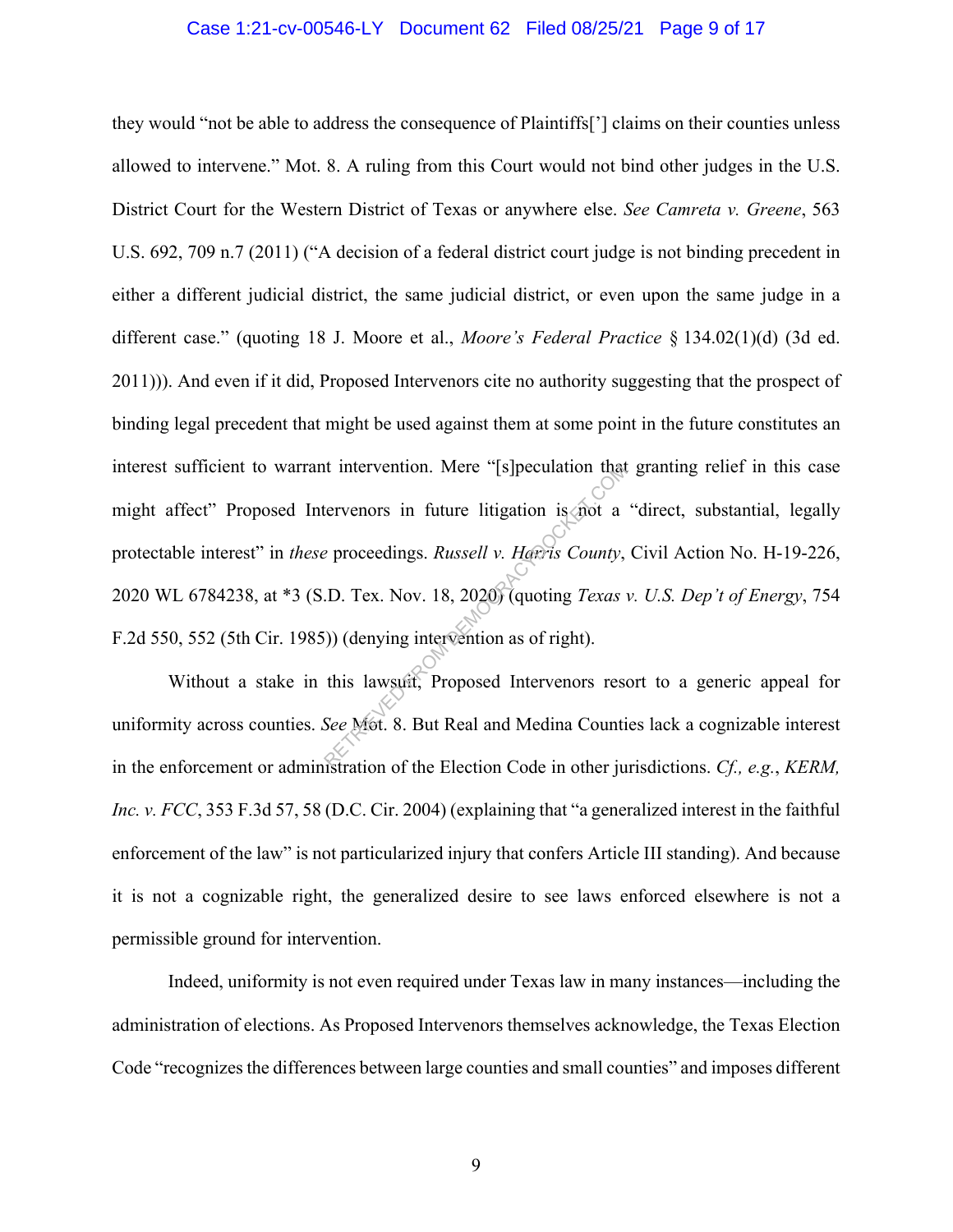#### Case 1:21-cv-00546-LY Document 62 Filed 08/25/21 Page 10 of 17

rules and procedures on different counties depending on their size. Mot. 4. To the extent the Election Code does require uniformity, the Secretary of State is charged with obtaining it, *see* Tex. Elec. Code § 31.003, and the Attorney General—who has also moved to intervene in this matter to represent the interests of the State, *see infra* Part I.B—is tasked with ensuring that criminal penalties are enforced, *see* Tex. Elec. Code § 273.021. Thus, denying intervention will not prejudice Real and Medina Counties no matter the outcome of this suit—their enforcement of SB 1111 will be unaffected either way—and it certainly will not result in the "chaos" they allege or even a significant departure from the State's intentionally decentralized election system. *See, e.g.*, *Lightbourn v. County of El Paso*, 118 F.3d 421, 428 n.7 (5th Cir. 1997) (describing "the decentralized nature of the Texas election system"); Brief for Defendant-Appellant at 3–4, *Tex. Democratic Party v. Hughs*, No. 20-50667 (5th Cir. Oct. 26, 2020) (brief of Secretary of State emphasizing that "[v]oter registration in Texas is handled at the county level"). Rexas election system"); Brief for Defer<br>
Rexas election system"); Brief for Defer<br>
No. 20-50667 (5th Cir. Oct. 26, 2020)<br>
gistration in Texas is handled at the coun<br>
will have no effect on Proposed Intervent<br>
are not per

In sum, this lawsuit will have no effect on Proposed Intervenors' enforcement of SB 1111 in their own counties. They are not persons concerned with the outcome of this litigation in any legally cognizable sense; inviting them into this case would certainly not serve the interest of efficiency; and they have not demonstrated that any of their legally protectable interests could be impaired or impeded by this litigation.

### **B. Proposed Intervenors' purported interests are adequately represented by the existing parties.**

Even if Proposed Intervenors' interest in enforcing election laws were implicated in this case, that interest is shared with and adequately represented by not only Defendants, but also the Attorney General, who has moved to intervene for the exact same reason as Proposed Intervenors: to defend the constitutionality of SB 1111.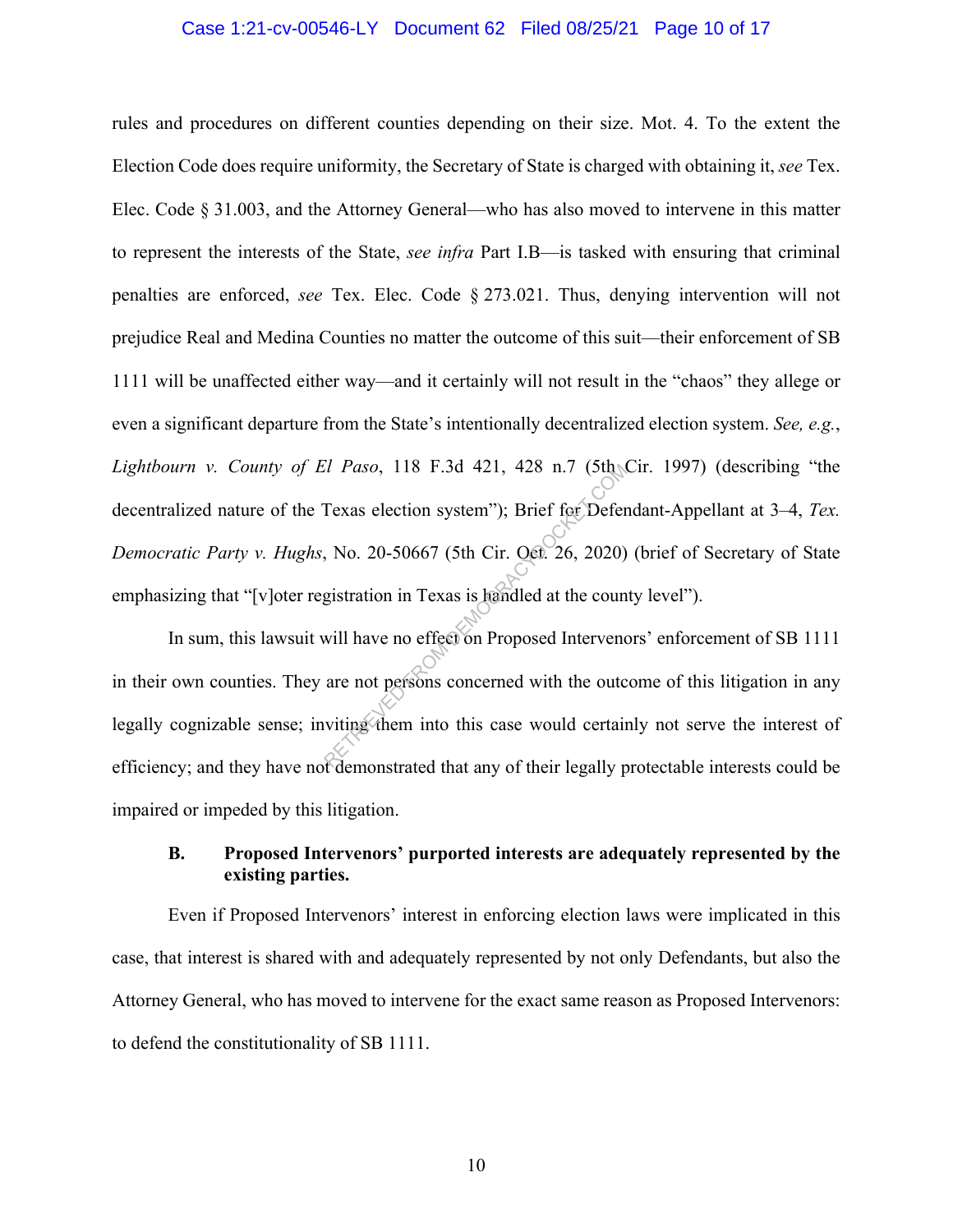#### Case 1:21-cv-00546-LY Document 62 Filed 08/25/21 Page 11 of 17

"[W]hen the party seeking to intervene has the same ultimate objective as a party to the suit, the existing party is presumed to adequately represent the party seeking to intervene unless that party demonstrates adversity of interest, collusion, or nonfeasance." *Kneeland v. NCAA*, 806 F.2d 1285, 1288 (5th Cir. 1987). Proposed Intervenors have identified no such collusion or nonfeasance. They suggest that "[w]hile all counties desire accurate voter rolls, the smaller [] counties [they] administer have a unique interest in maintaining their accuracy," Mot. 10, but never explain why Defendants would have any less of an interest in the accuracy of their counties' voter rolls.<sup>2</sup> Nor, for that matter, do Proposed Intervenors explain why "the vast size difference between the current named Defendants and" themselves, Mot. 2; *see also id.* at 10, or the fewer resources they have to administer elections, *see id.* at 4, 10, has any impact on the enforcement of SB 1111 in Defendants' counties or Defendants' ability to represent these interests.

Moreover, Proposed Intervenors' desire to "defend[] the constitutionality of SB 1111," *id*. at 8, is not the type of interest that warrants their intervention. Federal law expressly authorizes *the State itself*, and not merely any concerned bystander, to fulfill that role and intervene where, as here, the constitutionality of a state law is challenged and "the parties do not include the state, one of its agencies, or one of its officers or employees in an official capacity." Fed. R. Civ. P. 5.1(a)(1)(B); *see also* 28 U.S.C. § 2403(b). Consistent with these rules, the Attorney General has moved to intervene in this matter, and Proposed Intervenors' motion makes plain that their interest in defending SB 1111 is materially indistinguishable from that of the State and its top law Itions, *see id.* at 4, 10, has any impact on<br>Defendants' ability to represent these intervenors' desire to "defend[] the consest that warrants their intervention. Federally any concerned by stander, to fulfill the of a st

<sup>&</sup>lt;sup>2</sup> Proposed Intervenors suggest only that "[a]n incorrectly registered voter in Real County is much more likely to decide an election than an incorrectly registered voter in Harris County because the single voter in Real is a much larger percentage of the electorate," and thus that larger counties will tolerate a greater degree of inaccuracy. Mot. 10. But presumably Defendants, charged with safeguarding their respective voter rolls, take their official responsibilities no less seriously than Proposed Intervenors—regardless of the sizes of their counties.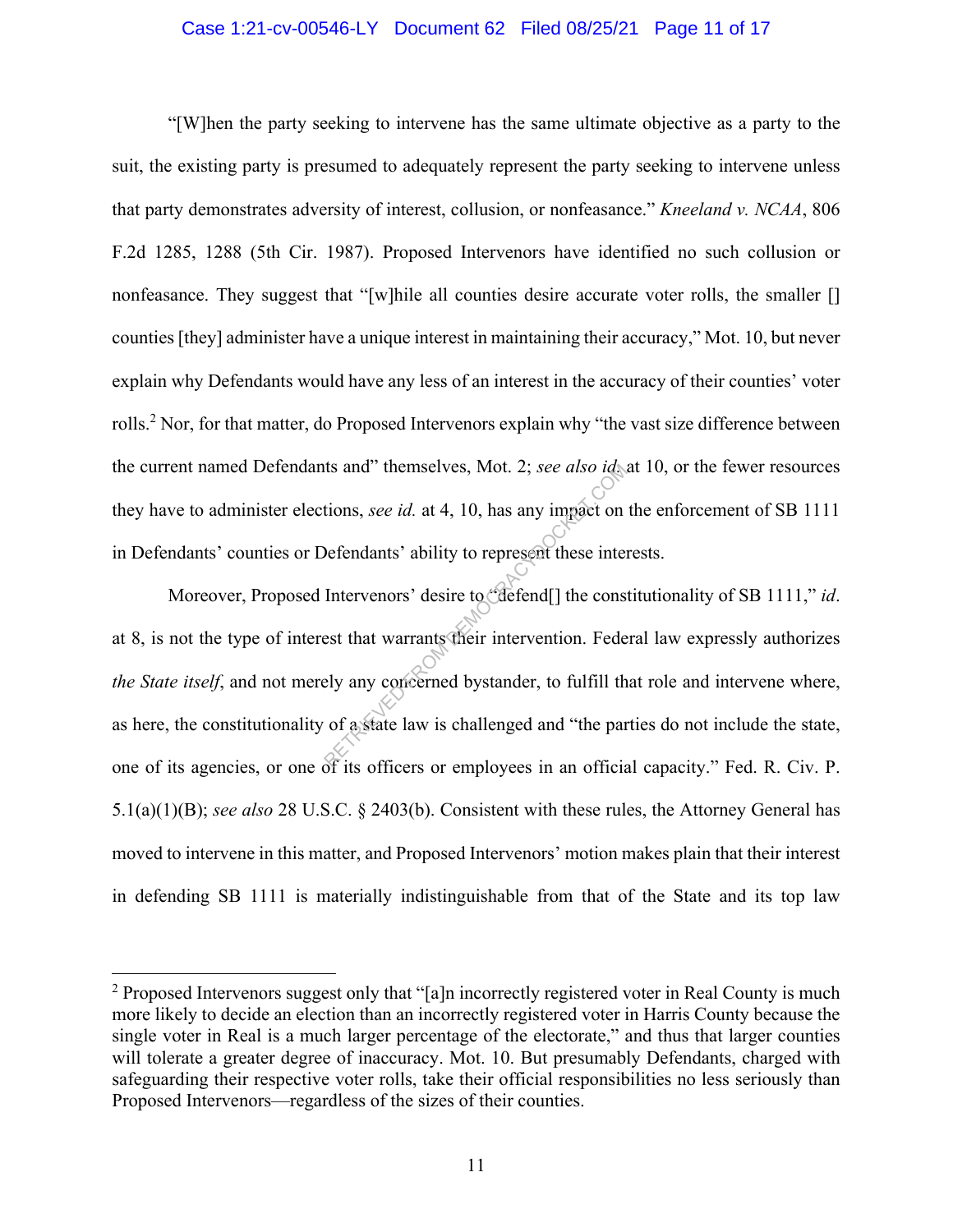#### Case 1:21-cv-00546-LY Document 62 Filed 08/25/21 Page 12 of 17

enforcement officer. *See generally* Tex. Att'y Gen. Ken Paxton's Mot. to Intervene, ECF No. 53; *see also Del Bosque v. AT&T Advert. L.P.*, No. A-08-CA-402-LY, 2010 WL 55962, at \*2 (W.D. Tex. Jan. 4, 2010) (report and recommendation finding that "the 'inadequacy of representation' requirement is not met" where existing party to litigation "has at least as strong an interest, if not a stronger one, than" proposed intervenor in outcome of case). Having failed to identify a single interest that is not shared or adequately represented by existing litigants, Proposed Intervenors are not entitled to intervene as of right.<sup>3</sup>

### **II. Proposed Intervenors should not be granted permissive intervention under Rule 24(b).**

Proposed Intervenors' participation in this matter would unnecessarily duplicate arguments, multiply filings and discovery, and prolong litigation proceedings without aiding the Court's disposition of Plaintiffs' claims.

Proposed Intervenors rely on Rule  $24(b)(2)$ , which authorizes intervention "by a government officer or agency when the 'party's claim or defense is based on a statute or executive order administered by the officer or agency.'" Mot. 10 (quoting Fed. R. Civ. P. 24(b)(2)). Setting aside the fact that, again, they administer SB 1111 in only Medina and Real Counties and not any of the six counties in which Plaintiffs actually seek relief, the Court may exercise its discretion to deny permissive intervention, *see* Fed. R. Civ. P. 24(b)(3)—particularly where, as here, the intervenors' interests are adequately represented and adding more parties to the case will unnecessarily duplicate efforts. *See Walker*, 2011 WL 13269547, at \*2 (denying permissive intervention where it would "require the taking of additional discovery" and "result in a further delay in these proceedings and prejudice to Defendants, including additional attorney's fees and rs' participation in this matter wealth<br>and discovery, and prolong litigation pro<br>iffs' claims.<br>The results of Rule 24(b)(2), which author<br>when the 'party's claim or defense is batter or agency." Mot. 10 (quoting Fed.<br>Expa

<sup>&</sup>lt;sup>3</sup> Plaintiffs do not dispute that Proposed Intervenors' motion is timely.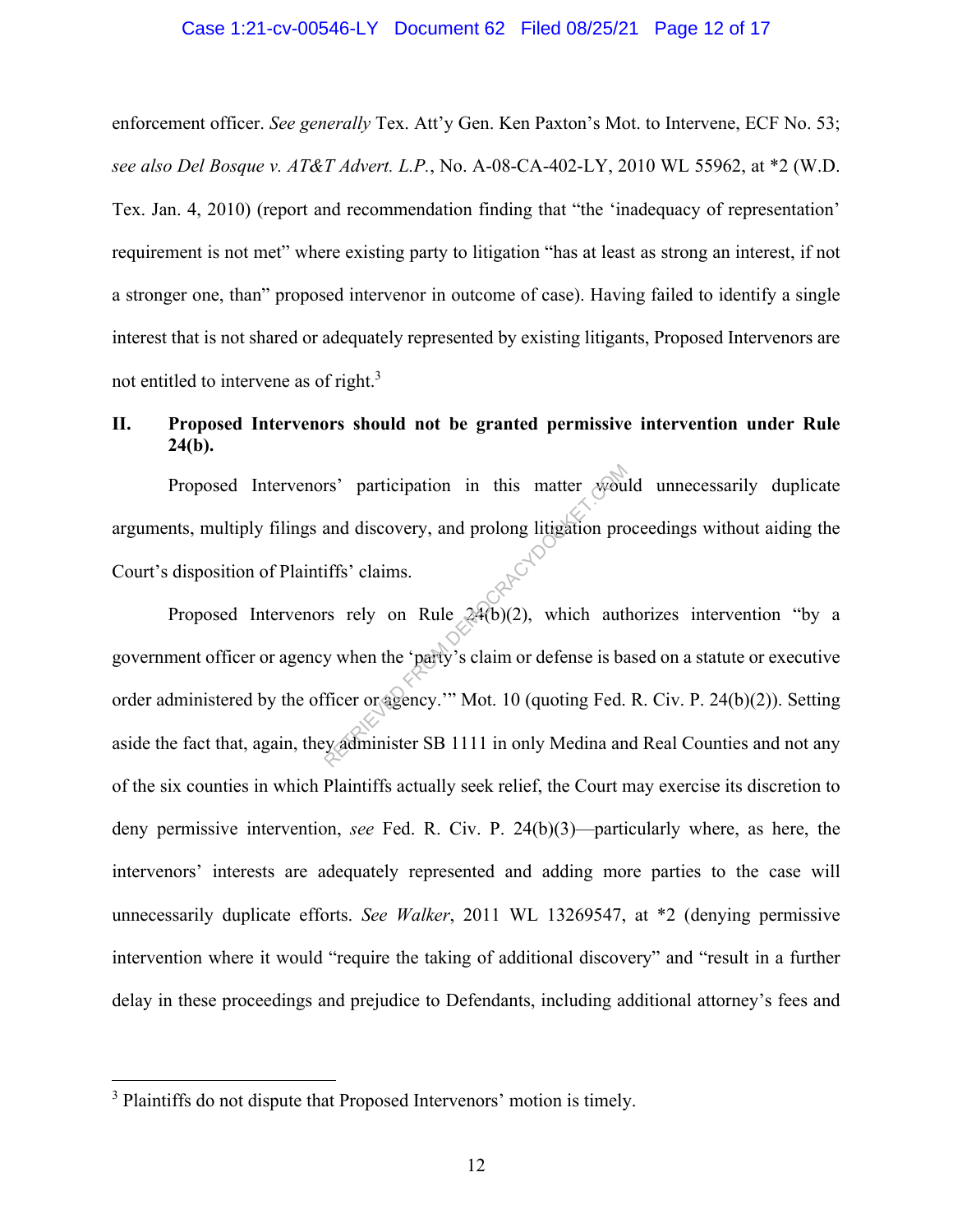#### Case 1:21-cv-00546-LY Document 62 Filed 08/25/21 Page 13 of 17

legal expenses"). That is precisely the risk posed by expanding this lawsuit to include Proposed Intervenors and any counties that attempt to follow suit.

Plaintiffs must balance the needs of their constituents with the towering burden of litigating against individual counties to enforce their most fundamental constitutional rights. *See Tex. Democratic Party*, 2021 WL 2310010, at \*2–4 (concluding that Secretary of State "lacks sufficient connection to the enforcement of" voter registration rule to seek statewide relief against her); *Mi Familia Vota v. Abbott*, 977 F.3d 461, 467–69 (5th Cir. 2020) (explaining that "an injunction must be directed to those who have the authority to enforce those statutes," who, in context of election rules, "would be county or other local officials"). Accordingly, Plaintiffs, as the masters of their complaint, chose to seek relief against election officials from six of the largest counties in the State. *See* Mot. 2; *see also Lincoln Prop. Co. v. Roche*, 546 U.S. 81, 91 (2005) ("In general, the plaintiff is the master of the complaint and has the option of naming only those parties the plaintiff chooses to sue." (quoting 16 J. Moore et al., *Moore's Federal Practice* § 107.14(2)(c) (3d ed. 2005))). But with the crowding of additional parties, litigation becomes more complex, expensive—in some cases, even cost prohibitive—and takes longer at every step. Briefing schedules become more complicated, the number of pages that the parties and the Court must contend with in filings become multiplied, scheduling becomes more difficult, and negotiating even basic stipulations becomes even more time-consuming. During discovery, additional intervenors result in duplicative depositions, discovery requests, and document productions. In a case involving the right to vote and engage in political speech, where time is of the essence and the existing litigants already represent the pertinent interests, intervention by unnamed counties is not appropriate and should be denied. *See, e.g.*, *Resolution Tr. Corp. v. City of Boston*, 150 F.R.D. 449, 455 (D. Mass. 1993) (concluding that "[e]ven if the Commonwealth does qualify for of the Islam Detection of ficials from Six of Lincoln Prop. Co. v. Roche, \$96 U.S. 81<br>Cincoln Prop. Co. v. Roche, \$96 U.S. 81<br>complaint and has the option of naming of<br>6 J. Moore et al., *Moore's Federal Pra*<br>weding of add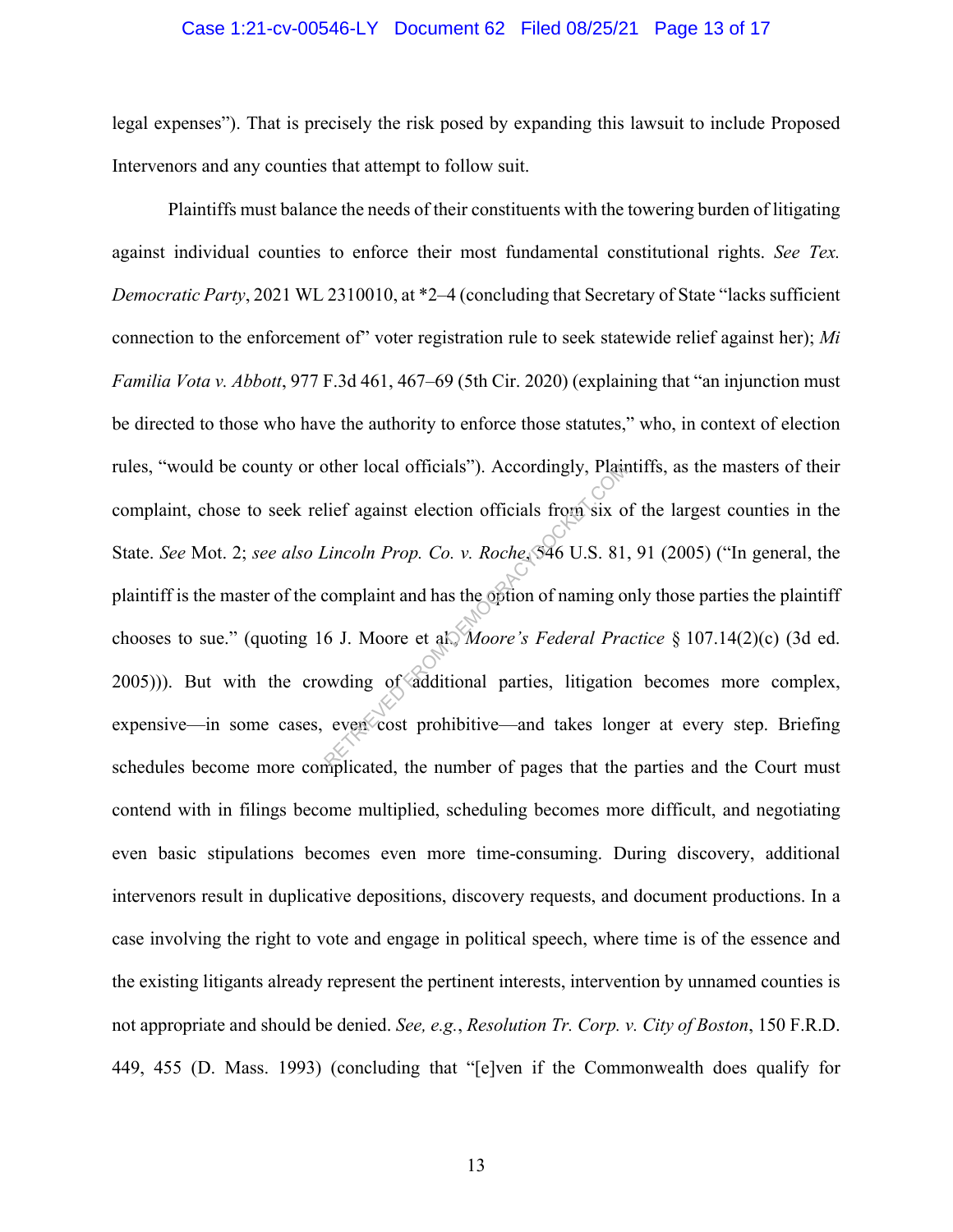### Case 1:21-cv-00546-LY Document 62 Filed 08/25/21 Page 14 of 17

permissive intervention under" earlier version of Rule 24(b)(2), "it has presented no creditable argument that its status as an intervenor-defendant would in any way reshape the issues in this case or contribute to its just resolution" and thus "has not shown any justification for the delay and added demands on resources of the court and the parties that its intervention would be likely to cause").

## **CONCLUSION**

For the foregoing reasons, Proposed Intervenors' motion should be denied.

RETRIEVED FROM DEMOCRACYDOCKET.COM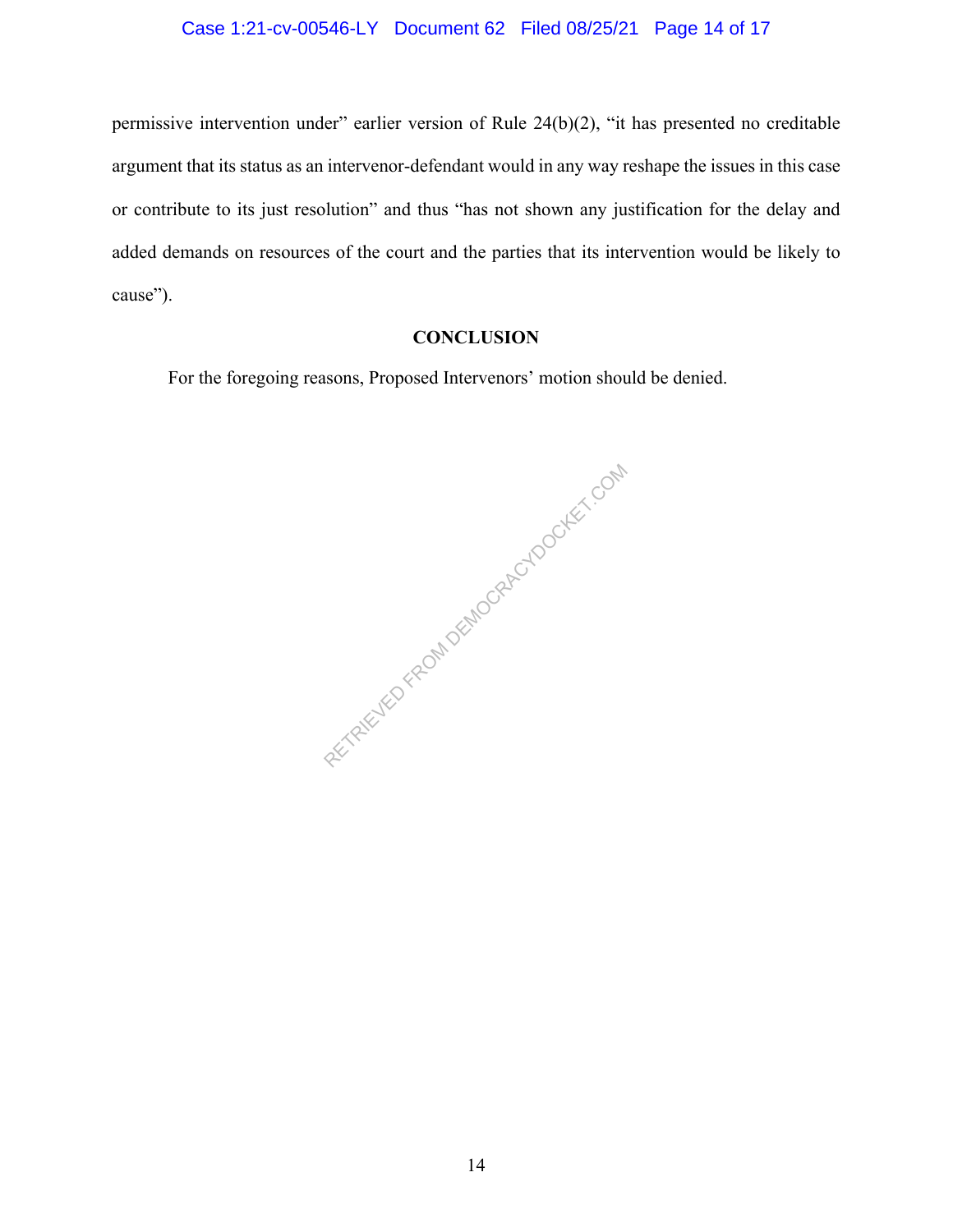Dated: August 25, 2021. Respectfully submitted,

*/s/ John R. Hardin* 

John R. Hardin Texas State Bar No. 24012784 **PERKINS COIE LLP**  500 North Akard Street, Suite 3300 Dallas, Texas 75201-3347 Telephone: (214) 965-7700 Facsimile: (214) 965-7799 johnhardin@perkinscoie.com

Uzoma N. Nkwonta\* Kathryn E. Yukevich\* Joseph N. Posimato\* Meaghan E. Mixon\* **PERKINS COIE LLP** 700 Thirteenth Street NW, Suite 800 Washington, D.C. 20005-3960 Telephone: (202) 654-6200 Facsimile: (202) 654-9996 unkwonta@perkinscoie.com kyukevich@perkinscoie.com jposimato@perkinscoie.com mmixon@perkinscoie.com

Jonathan P. Hawley\* **PERKINS COIE LLP**  1201 Third Avenue, Suite 4900 Seattle, Washington 98101-3099 Telephone: (206) 359-8000 Facsimile: (206) 359-9000 jhawley@perkinscoie.com

*Counsel for Plaintiffs Texas State LULAC and Voto Latino* 

\*Admitted *Pro Hac Vice*

RETRIEVED FROM DES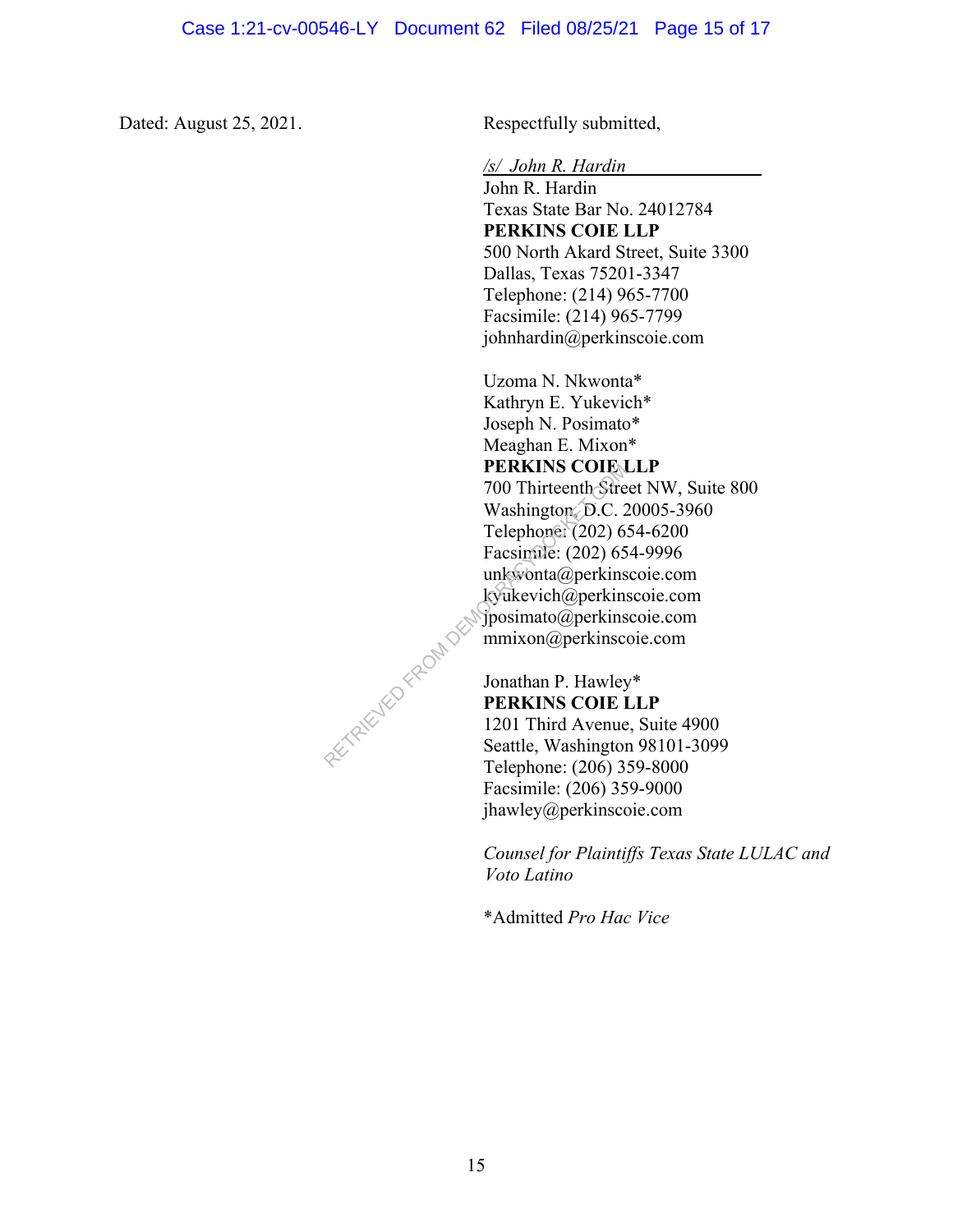## Case 1:21-cv-00546-LY Document 62 Filed 08/25/21 Page 16 of 17

Luis Roberto Vera, Jr. Texas State Bar No. 29546740 **ATTORNEY AND COUNSELOR AT LAW** 407 West Ware Boulevard San Antonio, Texas 78221 Telephone: (210) 225-3300 lrvlaw@sbcglobal.net

*Counsel for Plaintiff Texas State LULAC*

RECTRICIAL PROM DEMOCRACYDOCKET.COM